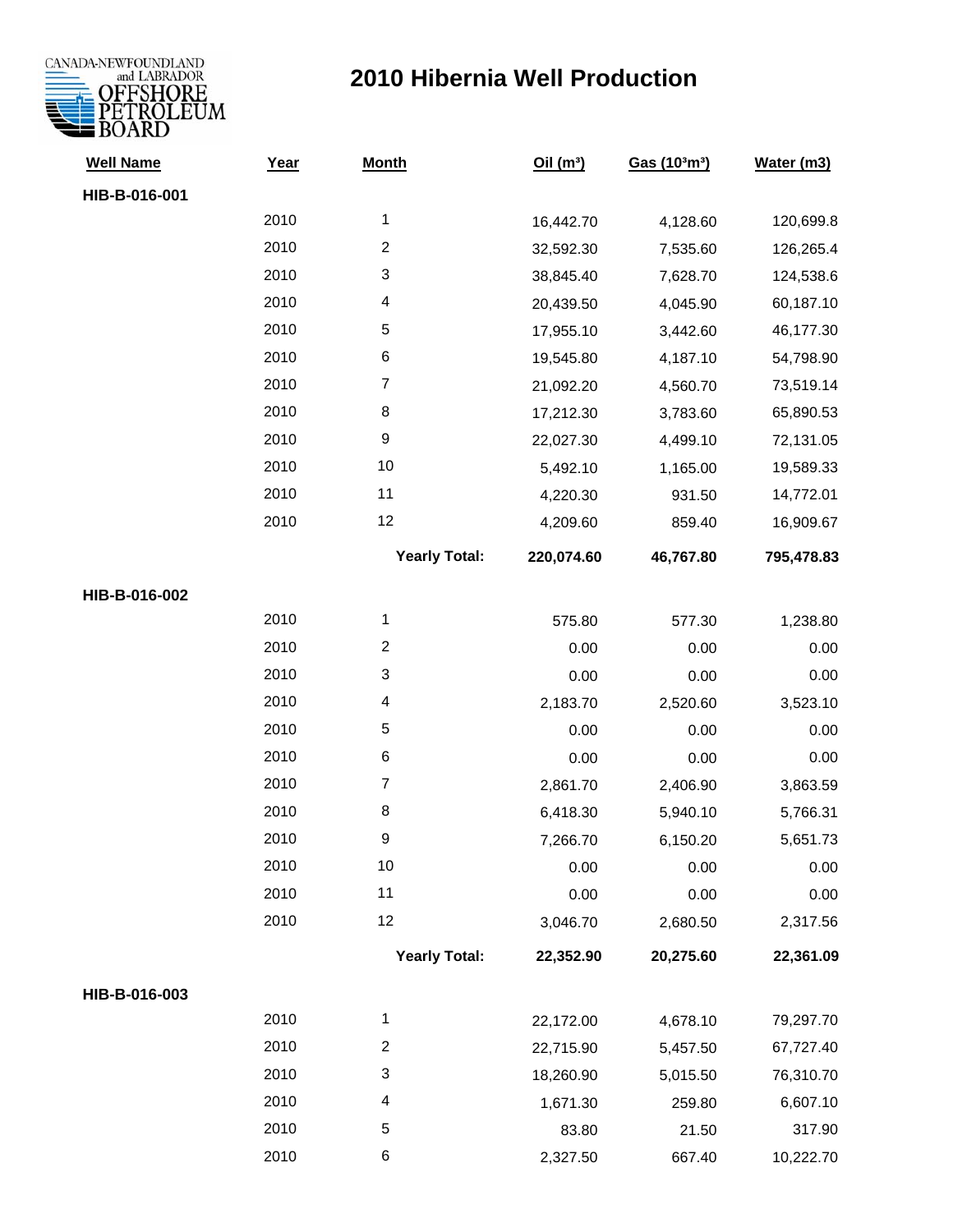

| <b>Well Name</b> | Year | <b>Month</b>         | Oil(m <sup>3</sup> ) | Gas (103m3) | Water (m3) |
|------------------|------|----------------------|----------------------|-------------|------------|
|                  | 2010 | $\overline{7}$       | 6,880.40             | 2,240.60    | 34,965.47  |
|                  | 2010 | 8                    | 0.00                 | 0.00        | 0.00       |
|                  | 2010 | $\boldsymbol{9}$     | 0.00                 | 0.00        | 0.00       |
|                  | 2010 | 10                   | 6,067.40             | 2,267.60    | 31,530.83  |
|                  | 2010 | 11                   | 12,090.40            | 3,718.90    | 36,394.27  |
|                  | 2010 | 12                   | 19,246.10            | 4,827.70    | 32,067.05  |
|                  |      | <b>Yearly Total:</b> | 111,515.70           | 29,154.60   | 375,441.12 |
| HIB-B-016-004Z   |      |                      |                      |             |            |
|                  | 2010 | 1                    | 21,398.10            | 3,828.60    | 54,216.90  |
|                  | 2010 | $\overline{c}$       | 14,616.30            | 2,831.60    | 36,801.90  |
|                  | 2010 | 3                    | 15,611.50            | 3,150.30    | 43,487.60  |
|                  | 2010 | 4                    | 0.00                 | 0.00        | 0.00       |
|                  | 2010 | 5                    | 15,323.90            | 2,855.30    | 36,026.70  |
|                  | 2010 | 6                    | 14,730.10            | 2,992.00    | 37,781.00  |
|                  | 2010 | $\boldsymbol{7}$     | 14,319.20            | 2,647.30    | 35,606.37  |
|                  | 2010 | 8                    | 15,998.60            | 2,684.10    | 44,521.90  |
|                  | 2010 | $\boldsymbol{9}$     | 13,646.70            | 2,632.20    | 47,503.66  |
|                  | 2010 | 10                   | 14,272.00            | 2,655.70    | 47,934.56  |
|                  | 2010 | 11                   | 15,218.80            | 2,724.50    | 40,081.65  |
|                  | 2010 | 12                   | 14,782.40            | 2,707.50    | 32,047.24  |
|                  |      | <b>Yearly Total:</b> | 169,917.60           | 31,709.10   | 456,009.48 |
| HIB-B-016-005Z   |      |                      |                      |             |            |
|                  | 2010 | $\overline{7}$       | 2,433.70             | 416.90      | 0.00       |
|                  | 2010 | 8                    | 19,453.40            | 3,424.20    | 1.27       |
|                  | 2010 | 9                    | 19,041.90            | 3,104.60    | 27.55      |
|                  | 2010 | 10                   | 0.00                 | 0.00        | 0.00       |
|                  | 2010 | 11                   | 0.00                 | 0.00        | 0.00       |
|                  | 2010 | 12                   | 44,145.20            | 6,828.00    | 9.49       |
|                  |      | <b>Yearly Total:</b> | 85,074.20            | 13,773.70   | 38.31      |
| HIB-B-016-008    |      |                      |                      |             |            |
|                  | 2010 | $\mathbf{1}$         | 0.00                 | 0.00        | 0.00       |
|                  | 2010 | $\boldsymbol{2}$     | 0.00                 | 0.00        | 0.00       |
|                  | 2010 | 3                    | 0.00                 | 0.00        | 0.00       |
|                  | 2010 | 4                    | 0.00                 | 0.00        | 0.00       |
|                  | 2010 | 5                    | 17,143.10            | 5,396.10    | 76.60      |
|                  | 2010 | $\,6$                | 5,665.40             | 2,522.30    | 4.70       |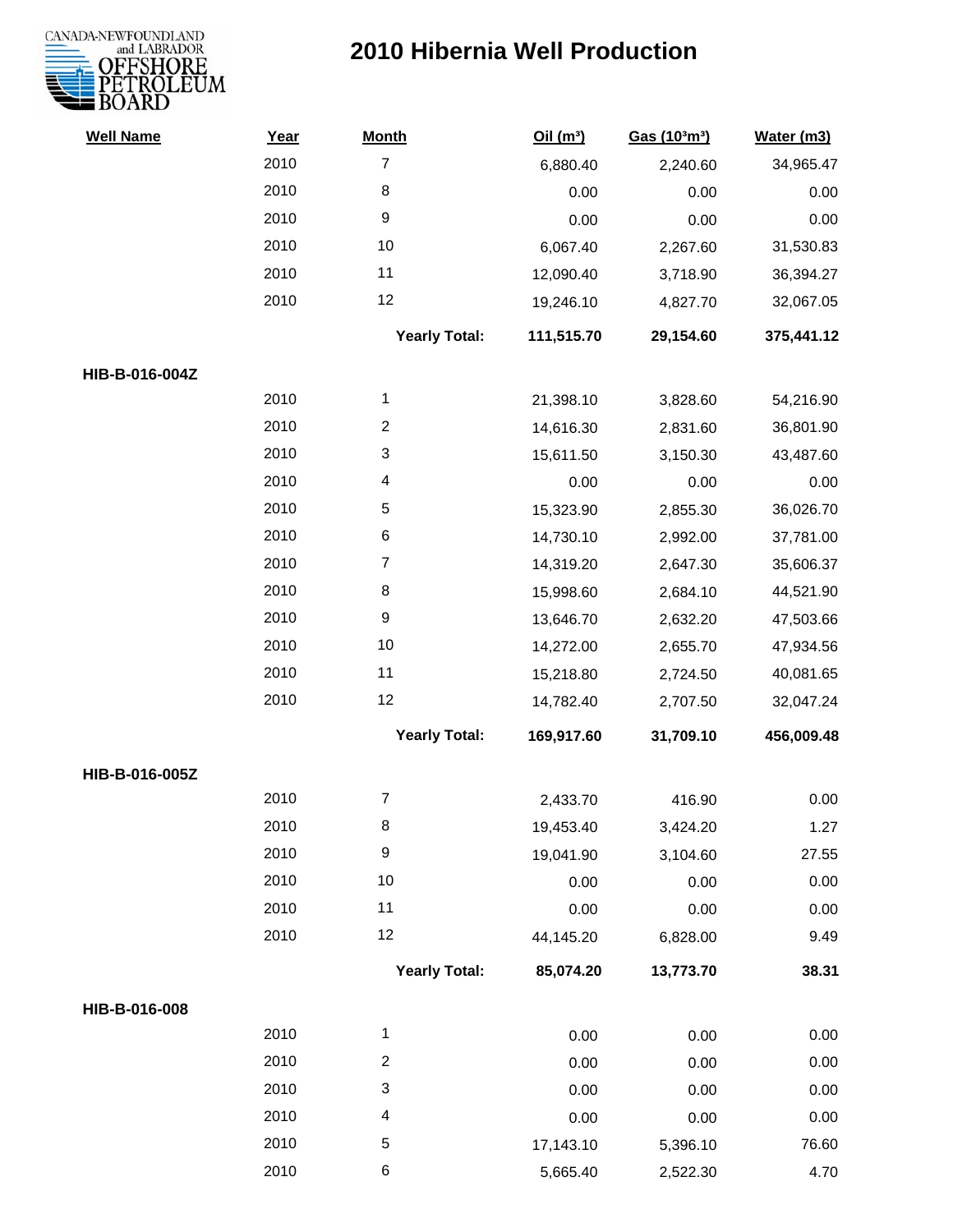



| <b>Well Name</b> | Year | <b>Month</b>         | Oil $(m^3)$ | Gas (103m3) | Water (m3) |
|------------------|------|----------------------|-------------|-------------|------------|
|                  | 2010 | $\overline{7}$       | 0.00        | 0.00        | 0.00       |
|                  | 2010 | $\bf 8$              | 0.00        | 0.00        | 0.00       |
|                  | 2010 | 9                    | 0.00        | 0.00        | 0.00       |
|                  | 2010 | 10                   | 0.00        | 0.00        | 0.00       |
|                  | 2010 | 11                   | 0.00        | 0.00        | 0.00       |
|                  | 2010 | 12                   | 0.00        | 0.00        | 0.00       |
|                  |      | <b>Yearly Total:</b> | 22,808.50   | 7,918.40    | 81.30      |
| HIB-B-016-011    |      |                      |             |             |            |
|                  | 2010 | $\mathbf{1}$         | 0.00        | 0.00        | 0.00       |
|                  | 2010 | $\overline{2}$       | 0.00        | 0.00        | 0.00       |
|                  | 2010 | 3                    | 0.00        | 0.00        | 0.00       |
|                  | 2010 | 4                    | 0.00        | 0.00        | 0.00       |
|                  | 2010 | 5                    | 0.00        | 0.00        | 0.00       |
|                  | 2010 | $\,6\,$              | 0.00        | 0.00        | 0.00       |
|                  | 2010 | $\overline{7}$       | 0.00        | 0.00        | 0.00       |
|                  | 2010 | $\bf 8$              | 0.00        | 0.00        | 0.00       |
|                  | 2010 | $\boldsymbol{9}$     | 0.00        | 0.00        | 0.00       |
|                  | 2010 | 10                   | 0.00        | 0.00        | 0.00       |
|                  | 2010 | 11                   | 0.00        | 0.00        | 0.00       |
|                  | 2010 | 12                   | 0.00        | 0.00        | 0.00       |
|                  |      | <b>Yearly Total:</b> | 0.00        | 0.00        | 0.00       |
| HIB-B-016-013    |      |                      |             |             |            |
|                  | 2010 | 1                    | 0.00        | 0.00        | 0.00       |
|                  | 2010 | 2                    | 4,470.00    | 2,375.20    | 35.10      |
|                  | 2010 | 3                    | 0.00        | 0.00        | 0.00       |
|                  | 2010 | 4                    | 0.00        | 0.00        | 0.00       |
|                  | 2010 | 5                    | 0.00        | 0.00        | 0.00       |
|                  | 2010 | 6                    | 0.00        | 0.00        | $0.00\,$   |
|                  | 2010 | $\overline{7}$       | 0.00        | 0.00        | 0.00       |
|                  | 2010 | 8                    | 1,490.8     | 263.40      | 3.38       |
|                  | 2010 | 9                    | 1,816.80    | 272.50      | 2.49       |
|                  | 2010 | 10                   | 7,242.80    | 1,198.50    | 2.64       |
|                  | 2010 | 11                   | 541.30      | 93.90       | 0.15       |
|                  | 2010 | 12                   | 0.00        | 0.00        | 0.00       |
|                  |      | <b>Yearly Total:</b> | 15,561.70   | 4,203.50    | 43.76      |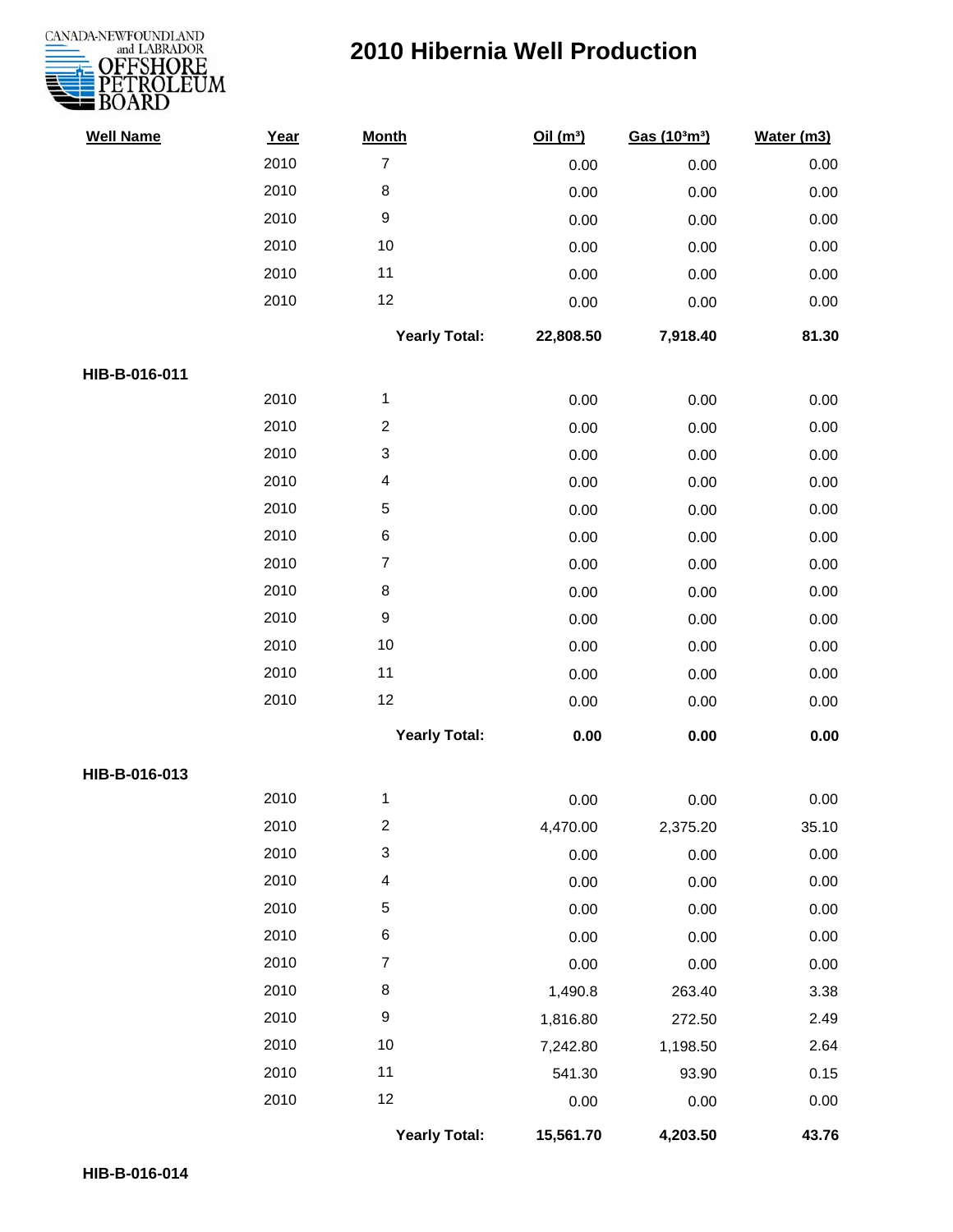

| <b>Well Name</b> | Year | <b>Month</b>         | Oil(m <sup>3</sup> ) | Gas (103m3) | Water (m3) |
|------------------|------|----------------------|----------------------|-------------|------------|
|                  | 2010 | 1                    | 10,380.80            | 5,229.00    | 11.10      |
|                  | 2010 | $\overline{2}$       | 13,798.40            | 7,294.30    | 82.20      |
|                  | 2010 | 3                    | 17,994.10            | 10,847.60   | 38.60      |
|                  | 2010 | 4                    | 18,228.30            | 10,541.70   | 39.60      |
|                  | 2010 | $\sqrt{5}$           | 13,468.70            | 7,601.30    | 19.70      |
|                  | 2010 | 6                    | 9,134.10             | 5,658.50    | 22.20      |
|                  | 2010 | $\overline{7}$       | 20,775.30            | 14,944.50   | 73.55      |
|                  | 2010 | 8                    | 22,219.50            | 16,578.30   | 72.10      |
|                  | 2010 | $\boldsymbol{9}$     | 15,177.10            | 10,974.10   | 34.75      |
|                  | 2010 | 10                   | 21,720.90            | 15,832.10   | 41.83      |
|                  | 2010 | 11                   | 22,008.40            | 17,490.70   | 69.24      |
|                  | 2010 | 12                   | 20,835.80            | 17,291.40   | 38.57      |
|                  |      | <b>Yearly Total:</b> | 205,741.40           | 140,283.50  | 543.44     |
| HIB-B-016-017    |      |                      |                      |             |            |
|                  | 2010 | 1                    | 15,415.90            | 4,270.20    | 44,506.80  |
|                  | 2010 | $\overline{c}$       | 13,169.10            | 3,484.40    | 34,937.60  |
|                  | 2010 | 3                    | 11,761.70            | 3,768.30    | 46,805.30  |
|                  | 2010 | 4                    | 8,663.40             | 2,980.80    | 35,320.20  |
|                  | 2010 | 5                    | 18,466.30            | 4,414.50    | 49,499.30  |
|                  | 2010 | 6                    | 16,030.90            | 4,159.10    | 51,055.40  |
|                  | 2010 | $\overline{7}$       | 15,821.40            | 3,937.80    | 55,449.97  |
|                  | 2010 | $\,8\,$              | 10,616.20            | 2,706.50    | 61,239.03  |
|                  | 2010 | $\boldsymbol{9}$     | 11,891.20            | 2,912.10    | 64,911.40  |
|                  | 2010 | 10                   | 11,391.30            | 3,066.80    | 67,731.60  |
|                  | 2010 | 11                   | 12,374.10            | 2,717.60    | 55,783.56  |
|                  | 2010 | 12                   | 13,062.60            | 3,026.60    | 63,104.99  |
|                  |      | <b>Yearly Total:</b> | 158,664.10           | 41,444.70   | 630,345.15 |
| HIB-B-016-018    |      |                      |                      |             |            |
|                  | 2010 | 1                    | 7,478.40             | 3,719.00    | 105.90     |
|                  | 2010 | $\boldsymbol{2}$     | 17,507.70            | 9,634.20    | 200.10     |
|                  | 2010 | 3                    | 22,019.90            | 14,358.90   | 229.00     |
|                  | 2010 | 4                    | 27,406.10            | 18,486.50   | 695.20     |
|                  | 2010 | $\sqrt{5}$           | 33,504.40            | 24,977.80   | 1,553.80   |
|                  | 2010 | 6                    | 32,881.70            | 28,020.20   | 2,581.20   |
|                  | 2010 | $\overline{7}$       | 39,054.60            | 29,128.50   | 529.32     |
|                  | 2010 | 8                    | 38,081.50            | 30,501.70   | 263.82     |
|                  |      |                      |                      |             |            |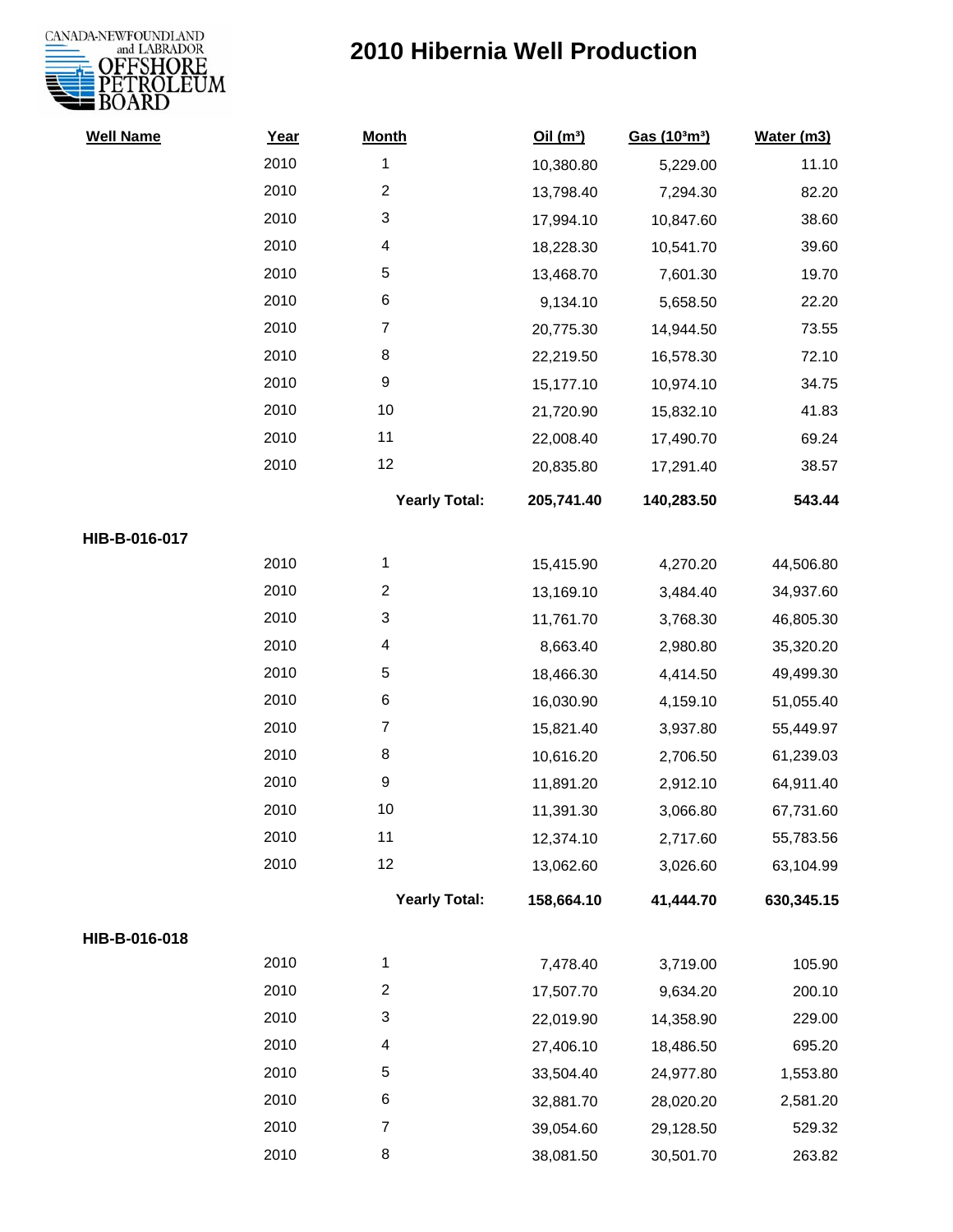

| <b>Well Name</b> | Year | <b>Month</b>         | Oil(m <sup>3</sup> ) | Gas (103m3) | Water (m3) |
|------------------|------|----------------------|----------------------|-------------|------------|
|                  | 2010 | $\boldsymbol{9}$     | 23,747.50            | 18,066.20   | 102.90     |
|                  | 2010 | 10                   | 37,119.30            | 30,280.00   | 175.19     |
|                  | 2010 | 11                   | 39,171.80            | 34,355.70   | 375.06     |
|                  | 2010 | 12                   | 39,841.70            | 32,353.60   | 890.79     |
|                  |      | <b>Yearly Total:</b> | 357,814.60           | 273,882.30  | 7,702.28   |
| HIB-B-016-019Z   |      |                      |                      |             |            |
|                  | 2010 | 1                    | 13,941.40            | 1,099.80    | 7,034.70   |
|                  | 2010 | $\overline{2}$       | 12,122.60            | 969.70      | 5,515.60   |
|                  | 2010 | 3                    | 13,258.80            | 1,052.70    | 6,326.90   |
|                  | 2010 | 4                    | 13,023.60            | 989.70      | 5,992.20   |
|                  | 2010 | $\sqrt{5}$           | 14,012.80            | 1,017.50    | 5,608.70   |
|                  | 2010 | 6                    | 13,134.20            | 1,059.00    | 5,421.20   |
|                  | 2010 | $\overline{7}$       | 14,912.10            | 1,280.00    | 5,871.08   |
|                  | 2010 | 8                    | 12,005.50            | 1,026.20    | 4,357.44   |
|                  | 2010 | $\boldsymbol{9}$     | 10,162.10            | 824.90      | 2,791.83   |
|                  | 2010 | $10$                 | 12,002.10            | 1,084.10    | 4,588.63   |
|                  | 2010 | 11                   | 11,397.60            | 1,011.90    | 3,701.46   |
|                  | 2010 | 12                   | 15,610.50            | 1,286.90    | 3,761.32   |
|                  |      | <b>Yearly Total:</b> | 155,583.30           | 12,702.40   | 60,971.06  |
| HIB-B-016-022    |      |                      |                      |             |            |
|                  | 2010 | 1                    | 0.00                 | 0.00        | 0.00       |
|                  | 2010 | $\overline{c}$       | 0.00                 | 0.00        | 0.00       |
|                  | 2010 | 3                    | 0.00                 | 0.00        | 0.00       |
|                  | 2010 | 4                    | 0.00                 | 0.00        | 0.00       |
|                  | 2010 | 5                    | 0.00                 | 0.00        | 0.00       |
|                  | 2010 | $\,6$                | 0.00                 | 0.00        | 0.00       |
|                  | 2010 | $\overline{7}$       | 0.00                 | 0.00        | 0.00       |
|                  | 2010 | 8                    | 0.00                 | 0.00        | 0.00       |
|                  | 2010 | $\boldsymbol{9}$     | 0.00                 | 0.00        | 0.00       |
|                  | 2010 | 10                   | 0.00                 | 0.00        | 0.00       |
|                  | 2010 | 11                   | 0.00                 | 0.00        | 0.00       |
|                  | 2010 | 12                   | 0.00                 | 0.00        | 0.00       |
|                  |      | <b>Yearly Total:</b> | 0.00                 | 0.00        | 0.00       |
| HIB-B-016-023    |      |                      |                      |             |            |
|                  | 2010 | $\mathbf{1}$         | 19,112.50            | 1,883.10    | 869.40     |
|                  | 2010 | $\overline{c}$       | 16,439.00            | 1,753.80    | 1,298.90   |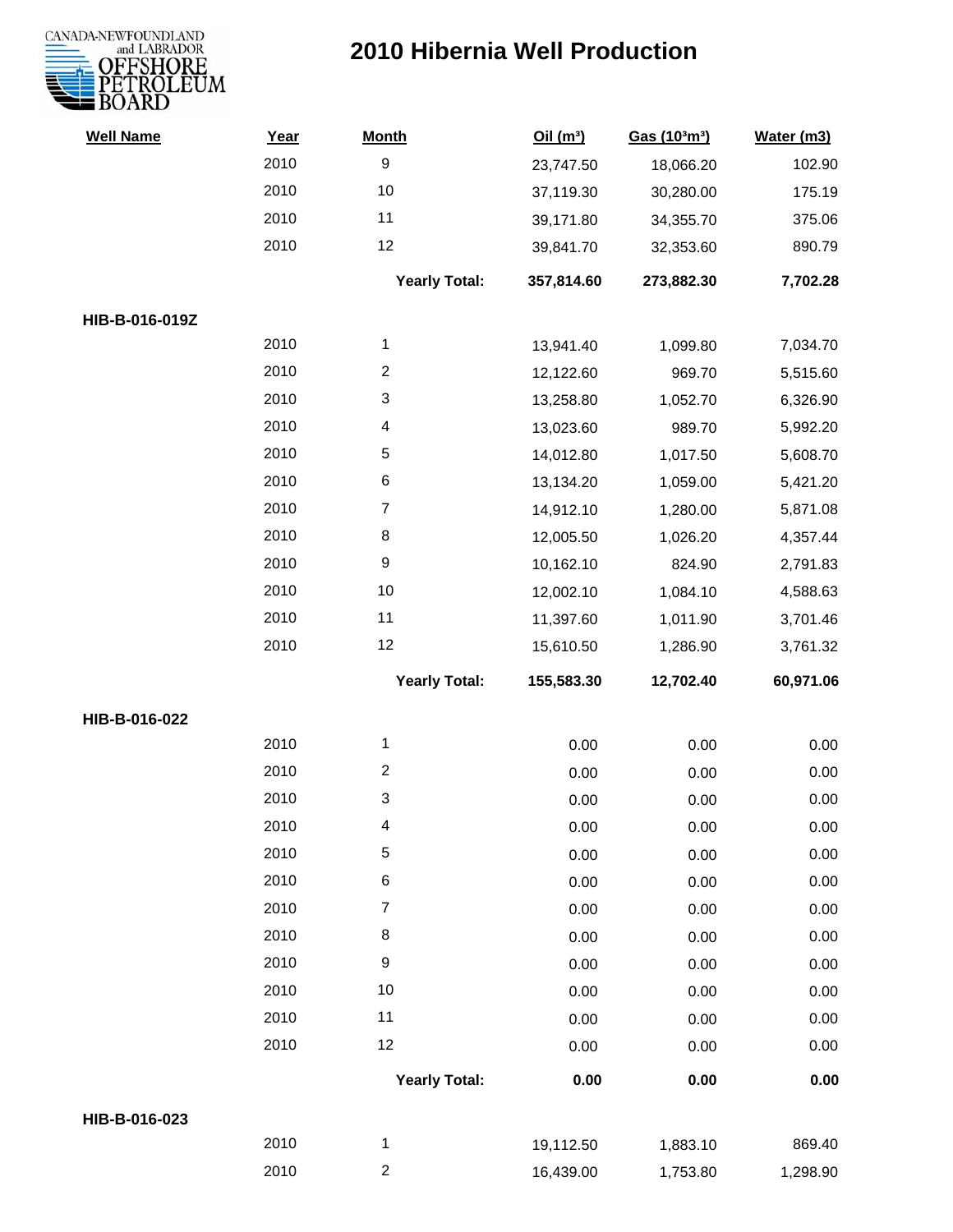

| <b>Well Name</b> | Year | <b>Month</b>            | Oil(m <sup>3</sup> ) | Gas (103m3) | Water (m3) |
|------------------|------|-------------------------|----------------------|-------------|------------|
|                  | 2010 | 3                       | 17,983.30            | 1,886.60    | 1,262.00   |
|                  | 2010 | 4                       | 18,138.40            | 1,870.70    | 1,419.60   |
|                  | 2010 | 5                       | 18,321.60            | 1,802.90    | 1,281.30   |
|                  | 2010 | $\,6$                   | 18,302.70            | 2,161.10    | 1,473.30   |
|                  | 2010 | $\boldsymbol{7}$        | 21,616.00            | 2,460.80    | 553.25     |
|                  | 2010 | 8                       | 20,311.70            | 2,214.10    | 446.15     |
|                  | 2010 | $\boldsymbol{9}$        | 14,930.50            | 1,217.20    | 281.26     |
|                  | 2010 | 10                      | 15,564.80            | 1,571.70    | 866.59     |
|                  | 2010 | 11                      | 14,457.00            | 1,560.90    | 936.95     |
|                  | 2010 | 12                      | 16,612.60            | 1,621.70    | 250.00     |
|                  |      | <b>Yearly Total:</b>    | 211,790.10           | 22,004.60   | 10,938.70  |
| HIB-B-016-024    |      |                         |                      |             |            |
|                  | 2010 | $\mathbf{1}$            | 13,818.20            | 2,093.50    | 75,285.50  |
|                  | 2010 | $\overline{\mathbf{c}}$ | 46,165.80            | 8,448.40    | 60,194.70  |
|                  | 2010 | 3                       | 65,137.20            | 10,595.60   | 61,544.40  |
|                  | 2010 | 4                       | 70,601.80            | 13,729.60   | 45,175.40  |
|                  | 2010 | $\,$ 5 $\,$             | 71,210.80            | 12,422.00   | 23,731.30  |
|                  | 2010 | 6                       | 52,710.20            | 9,648.90    | 10,827.00  |
|                  | 2010 | $\boldsymbol{7}$        | 62,643.40            | 11,105.60   | 9,581.20   |
|                  | 2010 | 8                       | 62,193.70            | 11,370.20   | 4,307.29   |
|                  | 2010 | 9                       | 51,791.20            | 8,676.20    | 10,789.22  |
|                  | 2010 | $10$                    | 42,335.70            | 7,355.60    | 20,723.57  |
|                  | 2010 | 11                      | 29,291.70            | 5,031.00    | 19,271.72  |
|                  | 2010 | 12                      | 31,924.70            | 5,262.30    | 29,743.22  |
|                  |      | <b>Yearly Total:</b>    | 599,824.40           | 105,738.90  | 371,174.52 |
| HIB-B-016-028Z   |      |                         |                      |             |            |
|                  | 2010 | $\mathbf{1}$            | 12,790.50            | 18,193.50   | 16.50      |
|                  | 2010 | $\overline{c}$          | 18,304.20            | 20,281.20   | 0.00       |
|                  | 2010 | 3                       | 0.00                 | 0.00        | 0.00       |
|                  | 2010 | 4                       | 0.00                 | 0.00        | 0.00       |
|                  | 2010 | 5                       | 32,543.30            | 38,787.30   | 67.40      |
|                  | 2010 | 6                       | 6,892.40             | 9,079.90    | 16.50      |
|                  | 2010 | $\overline{7}$          | 1,380.50             | 1,817.50    | 3.06       |
|                  | 2010 | 8                       | 0.00                 | 0.00        | 0.00       |
|                  | 2010 | $\boldsymbol{9}$        | 0.00                 | 0.00        | 0.00       |
|                  | 2010 | 10                      | 13,445.00            | 7,513.70    | 15.08      |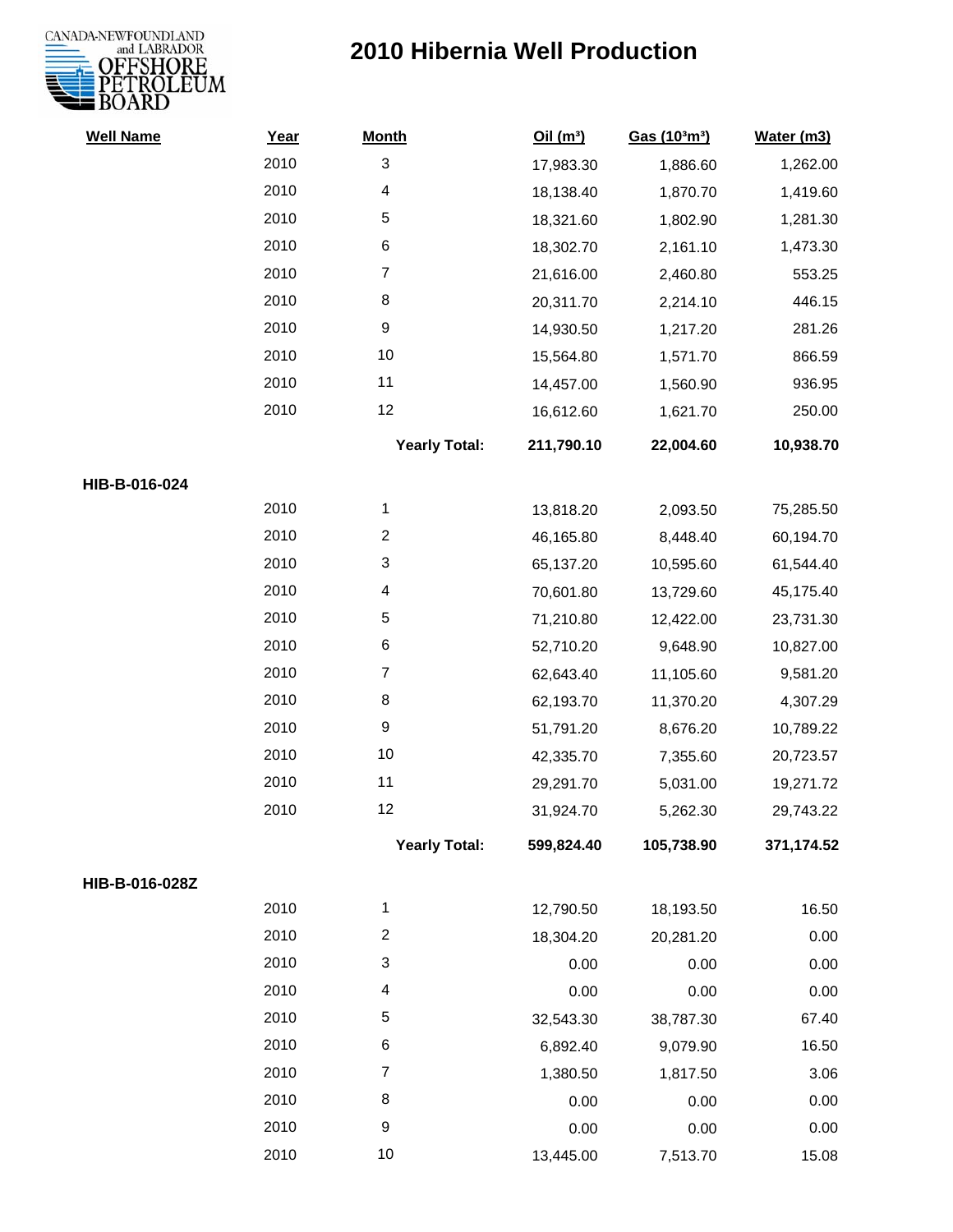

| <b>Well Name</b> | Year | <b>Month</b>         | Oil(m <sup>3</sup> ) | Gas (103m3) | Water (m3) |
|------------------|------|----------------------|----------------------|-------------|------------|
|                  | 2010 | 11                   | 14,618.90            | 10,792.00   | 24.91      |
|                  | 2010 | 12                   | 6,611.60             | 6,352.40    | 10.57      |
|                  |      | <b>Yearly Total:</b> | 106,586.40           | 112,817.50  | 154.02     |
| HIB-B-016-029    |      |                      |                      |             |            |
|                  | 2010 | $\mathbf{1}$         | 36,617.60            | 11,230.10   | 180.80     |
|                  | 2010 | $\overline{c}$       | 37,510.00            | 12,662.60   | 220.80     |
|                  | 2010 | 3                    | 42,158.30            | 15,635.10   | 242.80     |
|                  | 2010 | 4                    | 40,769.50            | 14,863.50   | 231.90     |
|                  | 2010 | 5                    | 29,876.90            | 10,555.50   | 149.00     |
|                  | 2010 | 6                    | 11,796.50            | 3,331.50    | 105.80     |
|                  | 2010 | $\overline{7}$       | 34,371.60            | 10,614.10   | 291.23     |
|                  | 2010 | 8                    | 35,156.10            | 12,006.70   | 229.77     |
|                  | 2010 | 9                    | 39,548.90            | 14,421.40   | 245.26     |
|                  | 2010 | 10                   | 39,977.50            | 15,073.90   | 339.94     |
|                  | 2010 | 11                   | 40,277.70            | 16,026.00   | 285.96     |
|                  | 2010 | 12                   | 37,981.60            | 15,364.00   | 222.42     |
|                  |      | <b>Yearly Total:</b> | 426,042.20           | 151,784.40  | 2,745.68   |
| HIB-B-016-032Z   |      |                      |                      |             |            |
|                  | 2010 | 1                    | 24,148.70            | 2,203.90    | 21,772.70  |
|                  | 2010 | $\overline{2}$       | 19,672.40            | 1,861.10    | 19,785.30  |
|                  | 2010 | 3                    | 22,087.20            | 1,999.50    | 22,033.50  |
|                  | 2010 | 4                    | 22,650.50            | 1,994.40    | 21,897.00  |
|                  | 2010 | 5                    | 21,155.20            | 1,798.10    | 20,666.30  |
|                  | 2010 | 6                    | 7,000.40             | 645.20      | 7,947.10   |
|                  | 2010 | $\overline{7}$       | 11,805.80            | 1,079.10    | 12,404.01  |
|                  | 2010 | 8                    | 20,138.40            | 1,863.10    | 23,237.90  |
|                  | 2010 | 9                    | 6,590.50             | 994.30      | 18,383.16  |
|                  | 2010 | 10                   | 14,944.80            | 1,369.20    | 20,045.81  |
|                  | 2010 | 11                   | 12,610.50            | 1,129.90    | 14,740.00  |
|                  | 2010 | 12                   | 14,057.50            | 1,353.70    | 18,932.09  |
|                  |      | <b>Yearly Total:</b> | 196,861.90           | 18,291.50   | 221,844.87 |
| HIB-B-016-033    |      |                      |                      |             |            |
|                  | 2010 | 1                    | 313.50               | 89.10       | 850.40     |
|                  | 2010 | $\overline{c}$       | 0.00                 | 0.00        | 0.00       |
|                  | 2010 | 3                    | 9,533.40             | 2,454.30    | 14,532.70  |
|                  | 2010 | 4                    | 23,736.70            | 5,623.90    | 23,604.30  |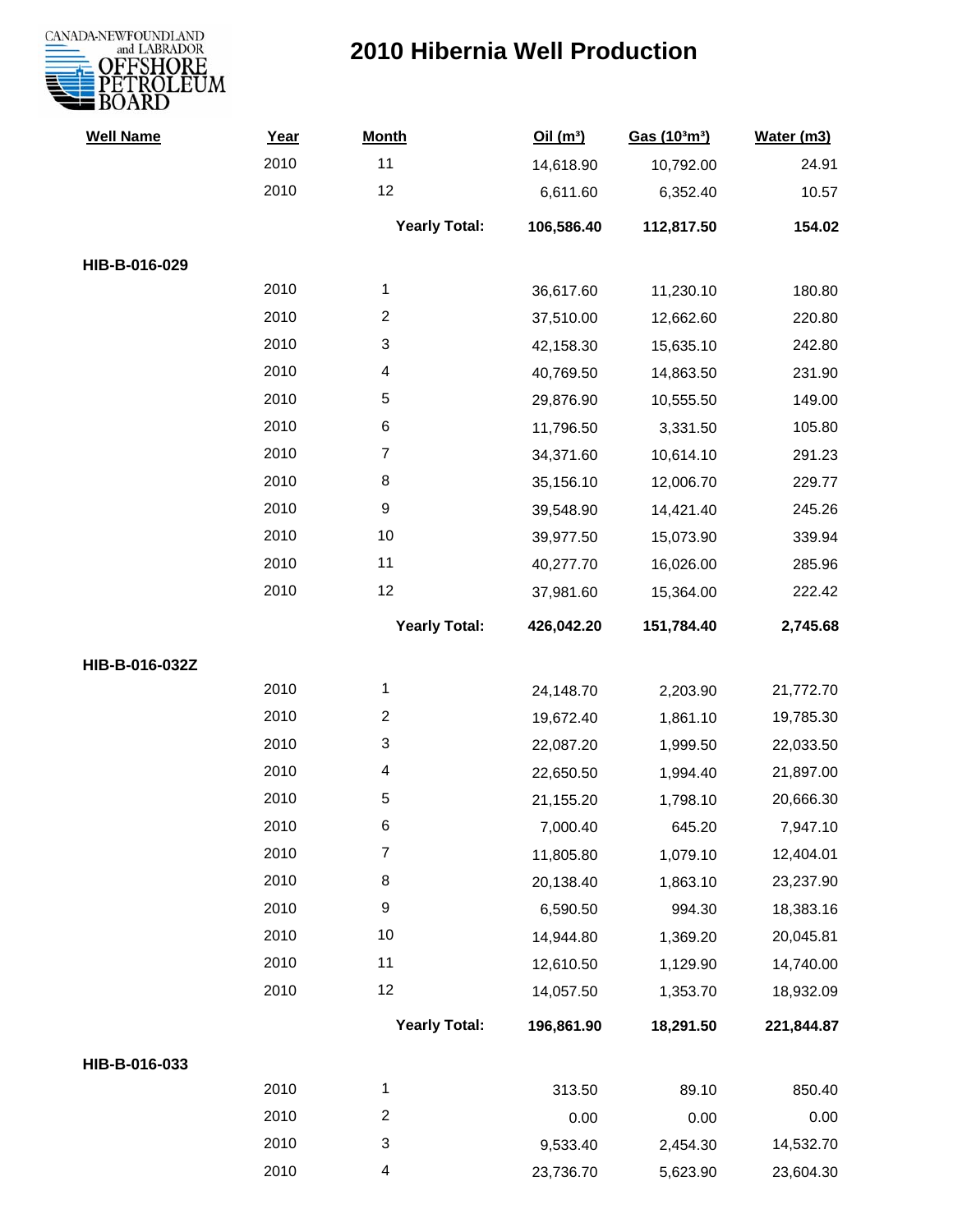

| <b>Well Name</b> | Year | <b>Month</b>         | Oil(m <sup>3</sup> ) | Gas (103m3) | Water (m3) |
|------------------|------|----------------------|----------------------|-------------|------------|
|                  | 2010 | $\sqrt{5}$           | 25,241.60            | 4,959.30    | 20,722.70  |
|                  | 2010 | 6                    | 16,332.70            | 2,844.90    | 14,554.60  |
|                  | 2010 | $\overline{7}$       | 12,791.20            | 2,949.50    | 24,911.77  |
|                  | 2010 | $\,8\,$              | 9,395.00             | 3,024.60    | 40,019.38  |
|                  | 2010 | $\boldsymbol{9}$     | 21,541.80            | 6,198.30    | 50,268.33  |
|                  | 2010 | 10                   | 7,295.20             | 2,204.60    | 35,436.36  |
|                  | 2010 | 11                   | 7,562.20             | 2,077.60    | 26,766.02  |
|                  | 2010 | 12                   | 7,620.70             | 2,118.10    | 28,481.60  |
|                  |      | <b>Yearly Total:</b> | 141,364.00           | 34,544.20   | 280,148.16 |
| HIB-B-016-034Y   |      |                      |                      |             |            |
|                  | 2010 | 1                    | 9,193.60             | 5,937.20    | 9.70       |
|                  | 2010 | $\boldsymbol{2}$     | 29,110.40            | 22,700.30   | 8.30       |
|                  | 2010 | 3                    | 32,078.00            | 29,492.40   | 0.00       |
|                  | 2010 | 4                    | 30,554.60            | 29,060.00   | 60.70      |
|                  | 2010 | $\mathbf 5$          | 15,723.80            | 14,941.80   | 23.20      |
|                  | 2010 | $\,6$                | 10,334.50            | 10,492.90   | 25.30      |
|                  | 2010 | $\boldsymbol{7}$     | 26,422.30            | 27,787.20   | 39.16      |
|                  | 2010 | 8                    | 27,700.60            | 31,311.50   | 47.20      |
|                  | 2010 | $\boldsymbol{9}$     | 13,817.80            | 15,136.80   | 15.07      |
|                  | 2010 | 10                   | 14,030.50            | 15,317.90   | 16.77      |
|                  | 2010 | 11                   | 14,477.50            | 16,575.80   | 43.52      |
|                  | 2010 | 12                   | 18,578.60            | 16,335.50   | 82.90      |
|                  |      | <b>Yearly Total:</b> | 242,022.20           | 235,089.30  | 371.82     |
| HIB-B-016-036    |      |                      |                      |             |            |
|                  | 2010 | 1                    | 40,903.10            | 25,051.60   | 0.00       |
|                  | 2010 | $\overline{2}$       | 55,830.70            | 34,307.00   | 0.00       |
|                  | 2010 | 3                    | 86,386.20            | 56,381.50   | 0.00       |
|                  | 2010 | 4                    | 82,887.30            | 55,151.50   | 43.40      |
|                  | 2010 | $\mathbf 5$          | 8,112.30             | 5,391.30    | 8.40       |
|                  | 2010 | $\,6$                | 0.00                 | 0.00        | 0.00       |
|                  | 2010 | $\boldsymbol{7}$     | 0.00                 | 0.00        | 0.00       |
|                  | 2010 | 8                    | 0.00                 | 0.00        | 0.00       |
|                  | 2010 | $\boldsymbol{9}$     | 0.00                 | 0.00        | 0.00       |
|                  | 2010 | 10                   | 0.00                 | 0.00        | 0.00       |
|                  | 2010 | 11                   | 0.00                 | 0.00        | 0.00       |
|                  | 2010 | 12                   | 0.00                 | 0.00        | 0.00       |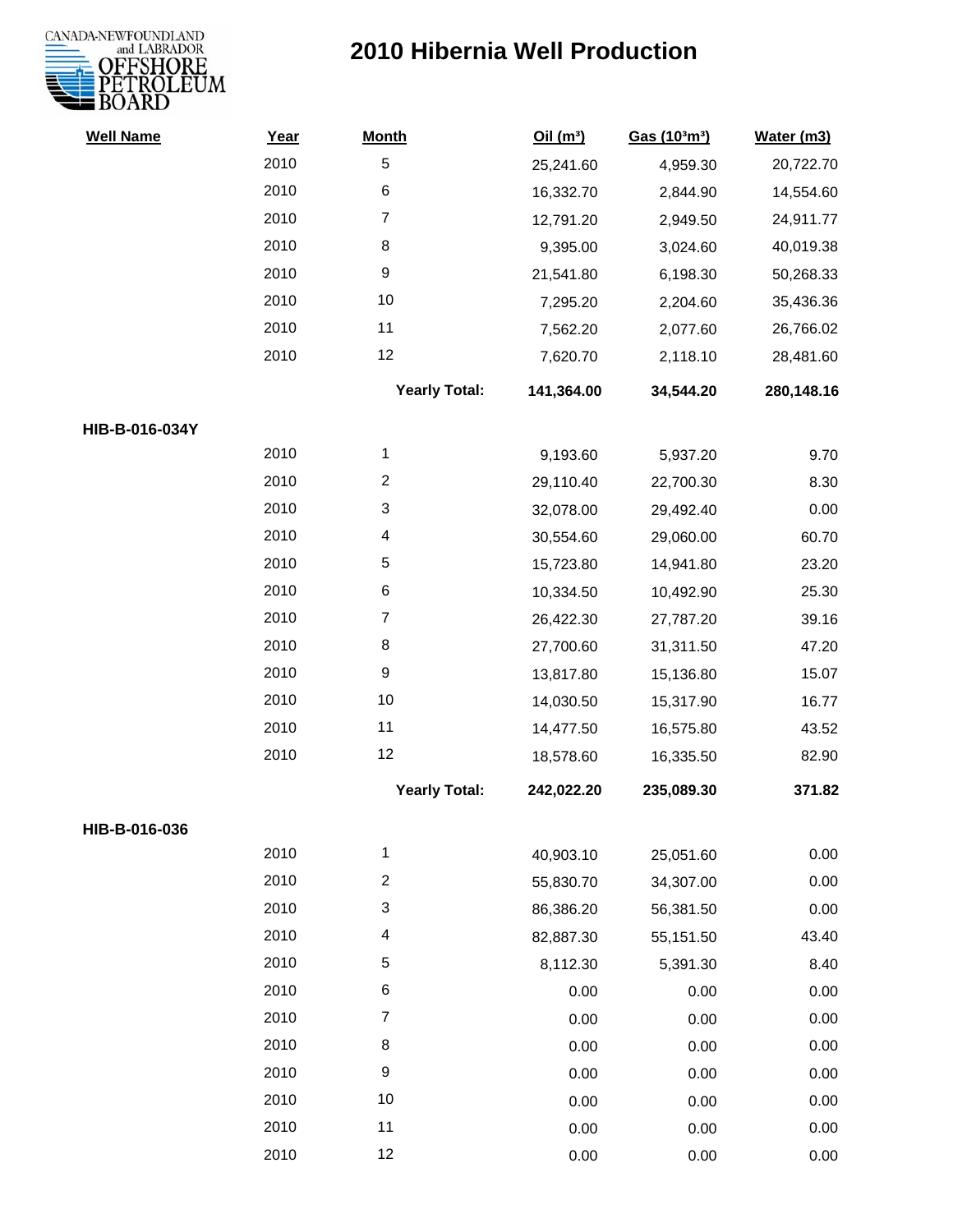

| <b>Well Name</b> | Year | <b>Month</b>         | Oil(m <sup>3</sup> ) | Gas (103m3) | Water (m3) |
|------------------|------|----------------------|----------------------|-------------|------------|
|                  |      | <b>Yearly Total:</b> | 274,119.60           | 176,282.90  | 51.80      |
| HIB-B-016-040    |      |                      |                      |             |            |
|                  | 2010 | $\mathbf{1}$         | 31,063.90            | 15,398.60   | 32.20      |
|                  | 2010 | $\overline{c}$       | 26,170.90            | 13,515.10   | 11.80      |
|                  | 2010 | 3                    | 24,714.90            | 13,550.70   | 0.00       |
|                  | 2010 | 4                    | 23,930.80            | 11,791.50   | 0.00       |
|                  | 2010 | 5                    | 21,663.00            | 10,056.90   | 3.50       |
|                  | 2010 | 6                    | 19,661.30            | 10,611.50   | 50.30      |
|                  | 2010 | $\overline{7}$       | 19,797.10            | 9,803.70    | 18.57      |
|                  | 2010 | 8                    | 18,395.60            | 8,406.70    | 10.95      |
|                  | 2010 | $\boldsymbol{9}$     | 13,421.50            | 5,881.10    | 9.10       |
|                  | 2010 | 10                   | 19,809.20            | 9,357.20    | 7.40       |
|                  | 2010 | 11                   | 17,611.80            | 8,445.10    | 8.31       |
|                  | 2010 | 12                   | 15,277.30            | 6,787.30    | 12.59      |
|                  |      | <b>Yearly Total:</b> | 251,517.30           | 123,605.40  | 164.72     |
| HIB-B-016-041    |      |                      |                      |             |            |
|                  | 2010 | $\mathbf{1}$         | 0.00                 | 0.00        | 0.00       |
|                  | 2010 | $\overline{c}$       | 0.00                 | 0.00        | 0.00       |
|                  | 2010 | 3                    | 10,081.50            | 2,749.50    | 19,256.00  |
|                  | 2010 | 4                    | 18,375.40            | 5,124.90    | 7,366.00   |
|                  | 2010 | 5                    | 21,304.90            | 5,511.50    | 22,817.60  |
|                  | 2010 | 6                    | 29,212.10            | 8,068.40    | 41,060.40  |
|                  | 2010 | $\overline{7}$       | 32,060.50            | 9,354.40    | 48,783.24  |
|                  | 2010 | 8                    | 16,069.00            | 5,320.70    | 36,114.90  |
|                  | 2010 | $\boldsymbol{9}$     | 17,346.80            | 5,585.80    | 34,659.74  |
|                  | 2010 | 10                   | 23,849.50            | 6,451.40    | 33,822.16  |
|                  | 2010 | 11                   | 26,593.20            | 7,271.10    | 28,380.23  |
|                  | 2010 | 12                   | 28,318.20            | 7,432.00    | 22,281.02  |
|                  |      | <b>Yearly Total:</b> | 223,211.10           | 62,869.70   | 294,541.29 |
| HIB-B-016-042    |      |                      |                      |             |            |
|                  | 2010 | $\mathbf{1}$         | 0.00                 | 0.00        | 0.00       |
|                  | 2010 | $\overline{c}$       | 510.70               | 82.90       | 0.00       |
|                  | 2010 | 3                    | 0.00                 | 0.00        | 0.00       |
|                  | 2010 | 4                    | 0.00                 | 0.00        | 0.00       |
|                  | 2010 | 5                    | 0.00                 | 0.00        | 0.00       |
|                  | 2010 | 6                    | 0.00                 | 0.00        | 0.00       |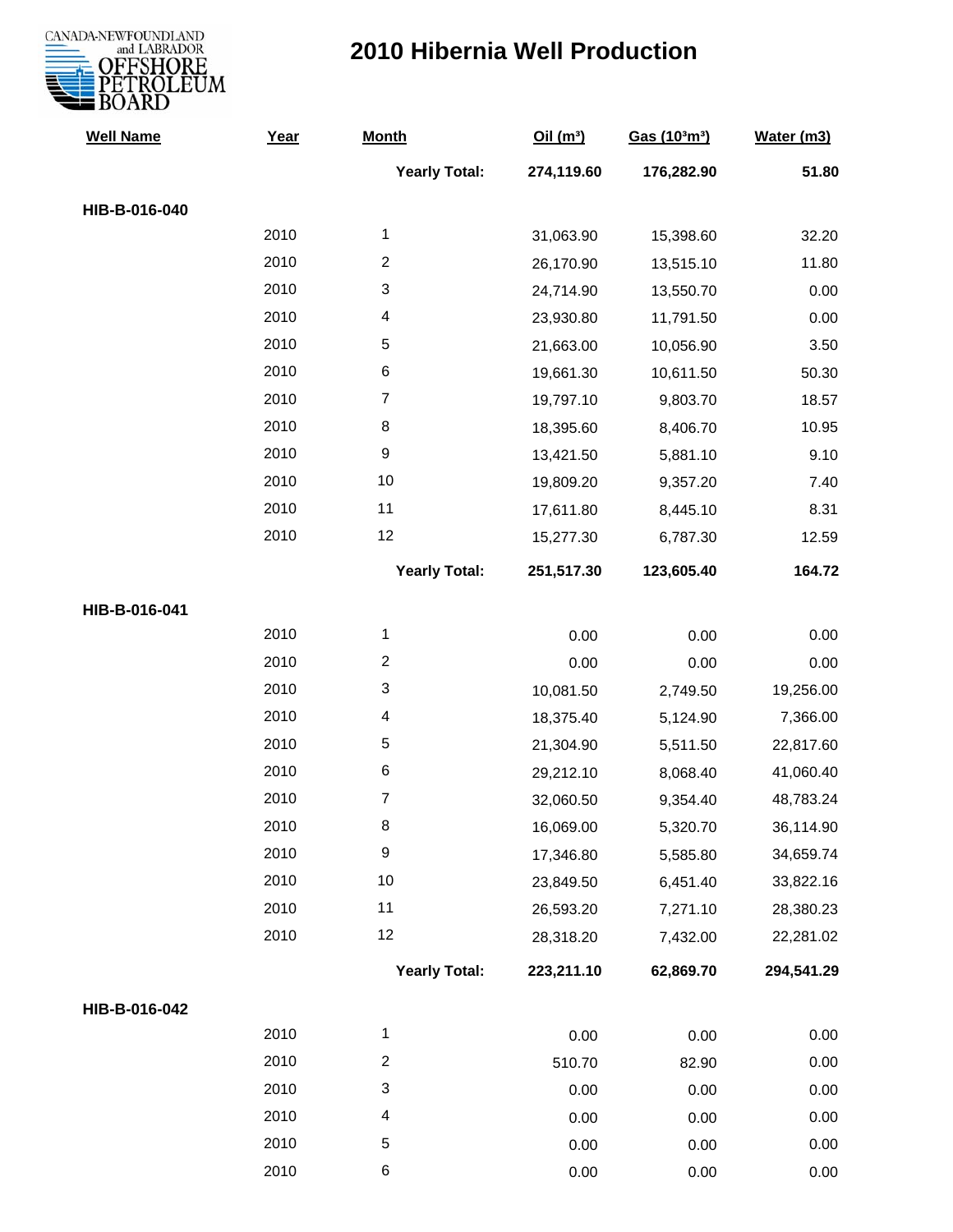

| <b>Well Name</b> | Year | <b>Month</b>         | Oil $(m^3)$ | Gas (103m3) | Water (m3) |
|------------------|------|----------------------|-------------|-------------|------------|
|                  | 2010 | $\overline{7}$       | 0.00        | 0.00        | 0.00       |
|                  | 2010 | $\,8\,$              | 0.00        | 0.00        | 0.00       |
|                  | 2010 | $\boldsymbol{9}$     | 0.00        | 0.00        | 0.00       |
|                  | 2010 | 10                   | 0.00        | 0.00        | $0.00\,$   |
|                  | 2010 | 11                   | 0.00        | 0.00        | 0.00       |
|                  | 2010 | 12                   | 0.00        | 0.00        | 0.00       |
|                  |      | <b>Yearly Total:</b> | 510.70      | 82.90       | 0.00       |
| HIB-B-016-043    |      |                      |             |             |            |
|                  | 2010 | $\mathbf{1}$         | 9,203.00    | 2,371.80    | 12,211.10  |
|                  | 2010 | $\overline{2}$       | 10,727.60   | 3,318.80    | 14,704.60  |
|                  | 2010 | 3                    | 9,205.60    | 3,158.00    | 15,933.60  |
|                  | 2010 | 4                    | 0.00        | 0.00        | 0.00       |
|                  | 2010 | 5                    | 4,963.60    | 3,410.30    | 27,374.50  |
|                  | 2010 | 6                    | 3,534.40    | 2,272.90    | 20,304.90  |
|                  | 2010 | $\boldsymbol{7}$     | 11,983.20   | 3,799.50    | 23,774.26  |
|                  | 2010 | 8                    | 14,803.50   | 4,905.80    | 24,639.15  |
|                  | 2010 | $\boldsymbol{9}$     | 22,892.90   | 6,261.90    | 27,130.65  |
|                  | 2010 | 10                   | 15,077.60   | 3,770.30    | 19,463.23  |
|                  | 2010 | 11                   | 5,122.30    | 3,395.20    | 29,232.96  |
|                  | 2010 | 12                   | 5,756.30    | 3,962.90    | 34,253.87  |
|                  |      | <b>Yearly Total:</b> | 113,270.00  | 40,627.40   | 249,022.82 |
| HIB-B-016-045    |      |                      |             |             |            |
|                  | 2010 | 1                    | 18,548.20   | 5,013.50    | 61,560.10  |
|                  | 2010 | 2                    | 14,231.10   | 4,206.50    | 60,111.00  |
|                  | 2010 | 3                    | 21,020.90   | 4,707.40    | 63,032.10  |
|                  | 2010 | 4                    | 14,638.10   | 4,255.80    | 70,386.20  |
|                  | 2010 | 5                    | 25,944.50   | 5,220.90    | 62,492.80  |
|                  | 2010 | 6                    | 15,794.50   | 4,313.70    | 57,625.70  |
|                  | 2010 | $\overline{7}$       | 11,955.50   | 3,153.80    | 59,100.07  |
|                  | 2010 | 8                    | 11,751.20   | 3,057.90    | 59,123.87  |
|                  | 2010 | $\boldsymbol{9}$     | 18,307.00   | 4,566.80    | 57,987.49  |
|                  | 2010 | 10                   | 11,310.30   | 3,573.70    | 62,540.75  |
|                  | 2010 | 11                   | 13,764.50   | 4,318.60    | 54,265.10  |
|                  | 2010 | 12                   | 18,978.30   | 5,287.70    | 66,389.90  |
|                  |      | <b>Yearly Total:</b> | 196,244.10  | 51,676.30   | 734,615.08 |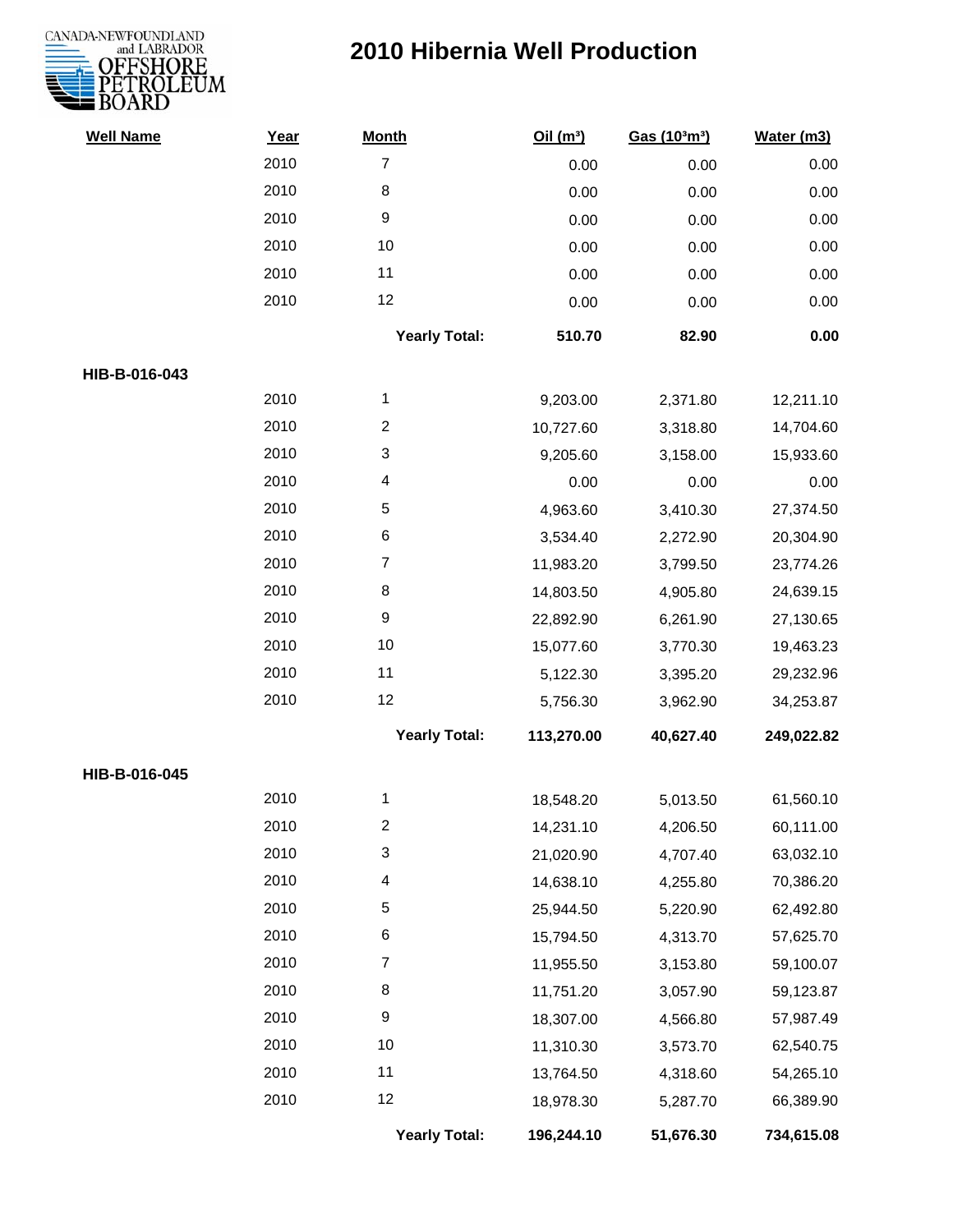# CANADA-NEWFOUNDLAND

| <b>Well Name</b> | Year | <b>Month</b>            | Oil(m <sup>3</sup> ) | Gas (103m3) | Water (m3) |
|------------------|------|-------------------------|----------------------|-------------|------------|
| HIB-B-016-046    | 2010 | 1                       | 63,676.60            | 8,203.70    | 34,068.20  |
|                  | 2010 | $\overline{c}$          | 57,150.90            | 7,973.50    | 39,276.00  |
|                  | 2010 | 3                       | 61,165.70            | 8,233.50    | 42,125.50  |
|                  | 2010 | 4                       | 56,787.10            | 8,156.10    | 37,501.00  |
|                  | 2010 | 5                       | 58,799.90            | 7,993.40    | 40,775.90  |
|                  | 2010 | 6                       | 43,980.10            | 6,079.50    | 27,874.50  |
|                  | 2010 | 7                       | 58,066.20            | 7,064.70    | 35,577.78  |
|                  | 2010 | 8                       | 51,982.10            | 6,714.20    | 51,898.96  |
|                  | 2010 | 9                       | 58,080.20            | 7,191.20    | 47,959.17  |
|                  | 2010 | $10$                    | 65,234.80            | 8,294.40    | 58,614.59  |
|                  | 2010 | 11                      | 61,525.80            | 8,059.40    | 55,449.27  |
|                  | 2010 | 12                      | 51,379.70            | 6,539.80    | 42,838.70  |
|                  |      | <b>Yearly Total:</b>    | 687,829.10           | 90,503.40   | 513,959.57 |
| HIB-B-016-047    |      |                         |                      |             |            |
|                  | 2010 | 8                       | 0.00                 | 0.00        | 0.00       |
|                  | 2010 | 9                       | 0.00                 | 0.00        | 0.00       |
|                  | 2010 | 10                      | 0.00                 | 0.00        | 0.00       |
|                  | 2010 | 11                      | 0.00                 | 0.00        | 0.00       |
|                  | 2010 | 12                      | 0.00                 | 0.00        | 0.00       |
|                  |      | <b>Yearly Total:</b>    | 0.00                 | 0.00        | 0.00       |
| HIB-B-016-048    |      |                         |                      |             |            |
|                  | 2010 | 1                       | 9,328.50             | 619.60      | 21,820.20  |
|                  | 2010 | $\overline{\mathbf{c}}$ | 7,282.60             | 606.80      | 19,117.80  |
|                  | 2010 | 3                       | 8,719.50             | 639.90      | 20,530.00  |
|                  | 2010 | 4                       | 9,174.50             | 532.60      | 12,912.60  |
|                  | 2010 | 5                       | 7,536.70             | 647.10      | 23,057.00  |
|                  | 2010 | 6                       | 10,334.10            | 906.40      | 22,753.60  |
|                  | 2010 | 7                       | 14,559.40            | 955.80      | 7,525.15   |
|                  | 2010 | 8                       | 14,027.00            | 976.50      | 19,492.03  |
|                  | 2010 | $\boldsymbol{9}$        | 14,121.10            | 995.80      | 13,003.06  |
|                  | 2010 | 10                      | 0.00                 | 0.00        | 0.00       |
|                  | 2010 | 11                      | 0.00                 | 0.00        | 0.00       |
|                  | 2010 | 12                      | 0.00                 | 0.00        | 0.00       |
|                  |      | <b>Yearly Total:</b>    | 95,083.40            | 6,880.50    | 160,211.44 |
| HIB-B-016-049Z   |      |                         |                      |             |            |
|                  | 2010 | 1                       | 50,899.00            | 8,991.70    | 27,276.80  |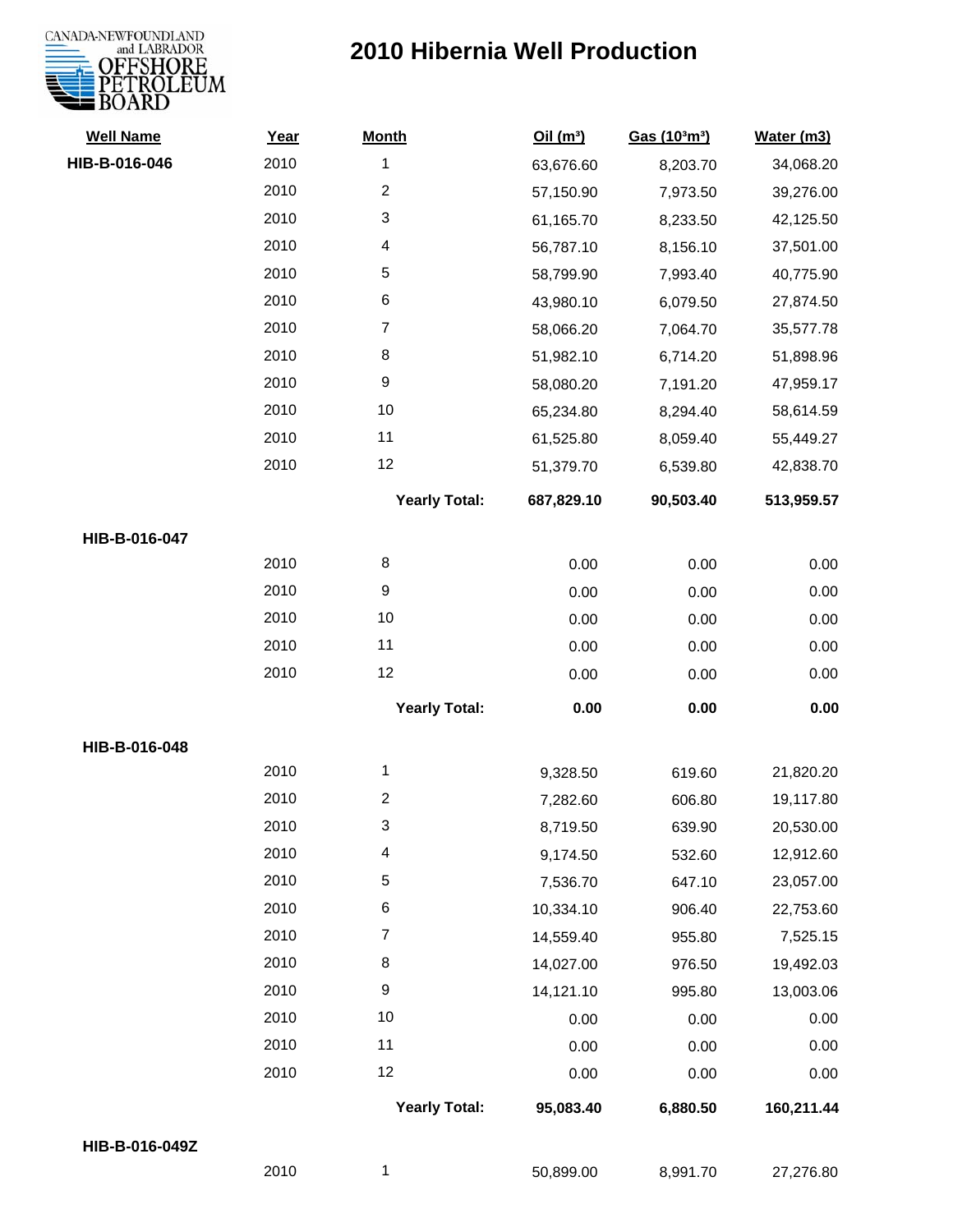

| <b>Well Name</b> | Year | <b>Month</b>         | Oil(m <sup>3</sup> ) | Gas (103m3) | Water (m3) |
|------------------|------|----------------------|----------------------|-------------|------------|
|                  | 2010 | $\mathbf{2}$         | 38,560.50            | 7,034.00    | 16,654.50  |
|                  | 2010 | 3                    | 50,465.10            | 8,716.60    | 19,136.60  |
|                  | 2010 | 4                    | 41,027.60            | 8,398.50    | 24,783.80  |
|                  | 2010 | $\mathbf 5$          | 45,839.00            | 8,201.60    | 24,152.70  |
|                  | 2010 | 6                    | 37,894.50            | 7,368.70    | 23,265.20  |
|                  | 2010 | $\boldsymbol{7}$     | 40,740.80            | 7,432.70    | 25,353.28  |
|                  | 2010 | 8                    | 41,771.70            | 7,339.00    | 28,042.54  |
|                  | 2010 | $\boldsymbol{9}$     | 38,140.20            | 6,276.10    | 21,426.59  |
|                  | 2010 | 10                   | 53,229.60            | 9,337.60    | 32,461.45  |
|                  | 2010 | 11                   | 59,463.20            | 10,939.00   | 36,205.42  |
|                  | 2010 | 12                   | 45,185.90            | 7,756.70    | 27,612.50  |
|                  |      | <b>Yearly Total:</b> | 543,217.10           | 97,792.20   | 306,371.38 |
| HIB-B-016-051Z   |      |                      |                      |             |            |
|                  | 2010 | 1                    | 17,448.40            | 2,669.60    | 143.60     |
|                  | 2010 | $\overline{2}$       | 15,350.20            | 2,845.40    | 80.00      |
|                  | 2010 | 3                    | 0.00                 | 0.00        | 0.00       |
|                  | 2010 | 4                    | 0.00                 | 0.00        | 0.00       |
|                  | 2010 | $\mathbf 5$          | 7,900.60             | 751.80      | 4.20       |
|                  | 2010 | $\,6$                | 6,703.80             | 766.30      | 21.50      |
|                  | 2010 | $\boldsymbol{7}$     | 8,570.10             | 939.70      | 41.25      |
|                  | 2010 | 8                    | 5,873.60             | 658.10      | 26.31      |
|                  | 2010 | $\boldsymbol{9}$     | 6,342.90             | 757.30      | 19.91      |
|                  | 2010 | 10                   | 8,235.90             | 991.10      | 40.77      |
|                  | 2010 | 11                   | 5,177.00             | 642.10      | 24.38      |
|                  | 2010 | 12                   | 7,686.60             | 876.90      | 1.67       |
|                  |      | <b>Yearly Total:</b> | 89,289.10            | 11,898.30   | 403.59     |
| HIB-B-016-054V   |      |                      |                      |             |            |
|                  | 2010 | 11                   | 0.00                 | 0.00        | 0.00       |
|                  | 2010 | 12                   | 0.50                 | 2.80        | 4,893.96   |
|                  |      | <b>Yearly Total:</b> | 0.50                 | 2.80        | 4,893.96   |
| HIB-B-016-056    |      |                      |                      |             |            |
|                  | 2010 | $\sqrt{5}$           | 13,965.50            | 3,253.60    | 0.00       |
|                  | 2010 | 6                    | 81,673.90            | 20,853.10   | 14.70      |
|                  | 2010 | $\overline{7}$       | 118,926.90           | 29,161.20   | 19.28      |
|                  | 2010 | 8                    | 101,983.80           | 25,537.50   | 27.02      |
|                  | 2010 | 9                    | 95,321.10            | 22,519.00   | 31.73      |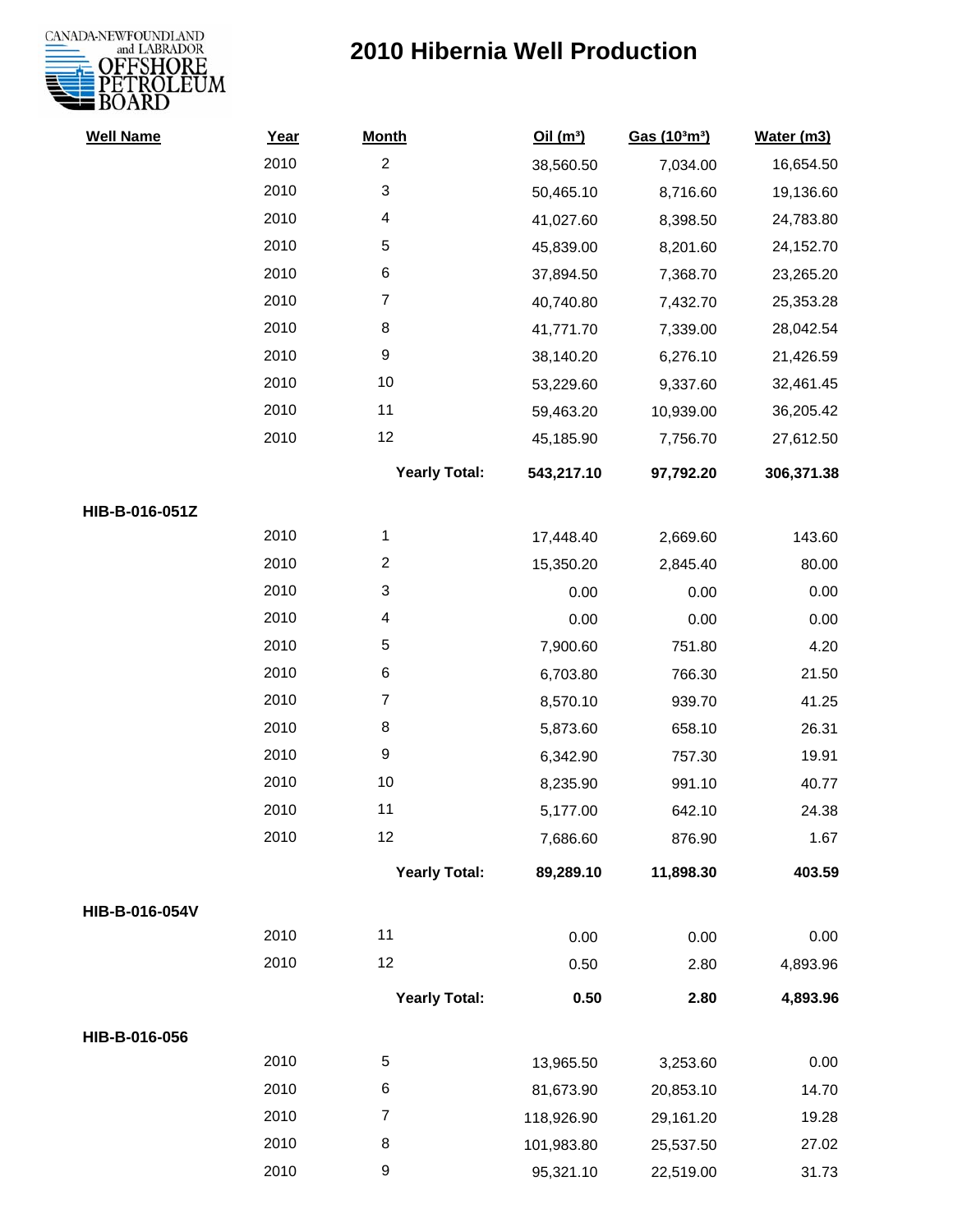

| <b>Well Name</b> | Year | <b>Month</b>         | Oil(m <sup>3</sup> ) | Gas (103m3) | Water (m3) |
|------------------|------|----------------------|----------------------|-------------|------------|
|                  | 2010 | 10                   | 88,278.80            | 20,996.60   | 32.00      |
|                  | 2010 | 11                   | 87,980.50            | 22,119.60   | 33.62      |
|                  | 2010 | 12                   | 80,104.40            | 20,768.60   | 10.46      |
|                  |      | <b>Yearly Total:</b> | 668,234.90           | 165,209.20  | 168.81     |
| HIB-B-016-057X   |      |                      |                      |             |            |
|                  | 2010 | $\mathbf{1}$         | 72,544.50            | 14,434.10   | 0.00       |
|                  | 2010 | $\overline{c}$       | 41,333.30            | 8,473.20    | 45.90      |
|                  | 2010 | 3                    | 97,629.80            | 20,508.60   | 24.20      |
|                  | 2010 | 4                    | 100,496.50           | 20,162.40   | 0.00       |
|                  | 2010 | 5                    | 112,419.00           | 21,687.20   | 75.40      |
|                  | 2010 | 6                    | 92,987.20            | 19,261.70   | 42.90      |
|                  | 2010 | $\boldsymbol{7}$     | 110,968.80           | 22,785.40   | 12.43      |
|                  | 2010 | 8                    | 104,398.60           | 22,268.90   | 16.80      |
|                  | 2010 | 9                    | 116,705.50           | 22,844.70   | 8.27       |
|                  | 2010 | $10$                 | 115,099.70           | 23,329.30   | 8.34       |
|                  | 2010 | 11                   | 119,443.00           | 25,164.80   | 129.24     |
|                  | 2010 | 12                   | 111,960.30           | 22,953.20   | 20.84      |
|                  |      | <b>Yearly Total:</b> | 1,195,986.20         | 243,873.50  | 384.32     |
| HIB-B-016-058Z   |      |                      |                      |             |            |
|                  | 2010 | 1                    | 40,444.80            | 4,137.40    | 0.00       |
|                  | 2010 | $\overline{c}$       | 43,860.10            | 4,759.90    | 46.10      |
|                  | 2010 | 3                    | 39,169.10            | 4,152.80    | 125.20     |
|                  | 2010 | 4                    | 36,767.10            | 3,744.70    | 54.30      |
|                  | 2010 | 5                    | 40,328.10            | 3,917.20    | 44.40      |
|                  | 2010 | 6                    | 31,890.30            | 3,512.20    | 40.10      |
|                  | 2010 | $\boldsymbol{7}$     | 29,365.20            | 3,343.10    | 11.98      |
|                  | 2010 | $\bf 8$              | 20,731.80            | 2,219.70    | 3.22       |
|                  | 2010 | 9                    | 23,447.30            | 2,233.50    | 25.18      |
|                  | 2010 | 10                   | 10,449.80            | 1,078.10    | 14.18      |
|                  | 2010 | 11                   | 0.00                 | 0.00        | 0.00       |
|                  | 2010 | 12                   | 1,975.60             | 302.60      | 2.26       |
|                  |      | <b>Yearly Total:</b> | 318,429.20           | 33,401.20   | 366.92     |
| HIB-B-016-059    |      |                      |                      |             |            |
|                  | 2010 | $\mathbf{1}$         | 25,521.80            | 2,857.10    | 8,047.10   |
|                  | 2010 | $\overline{c}$       | 41,536.70            | 5,115.40    | 10,899.90  |
|                  | 2010 | 3                    | 15,397.00            | 1,792.40    | 3,356.50   |